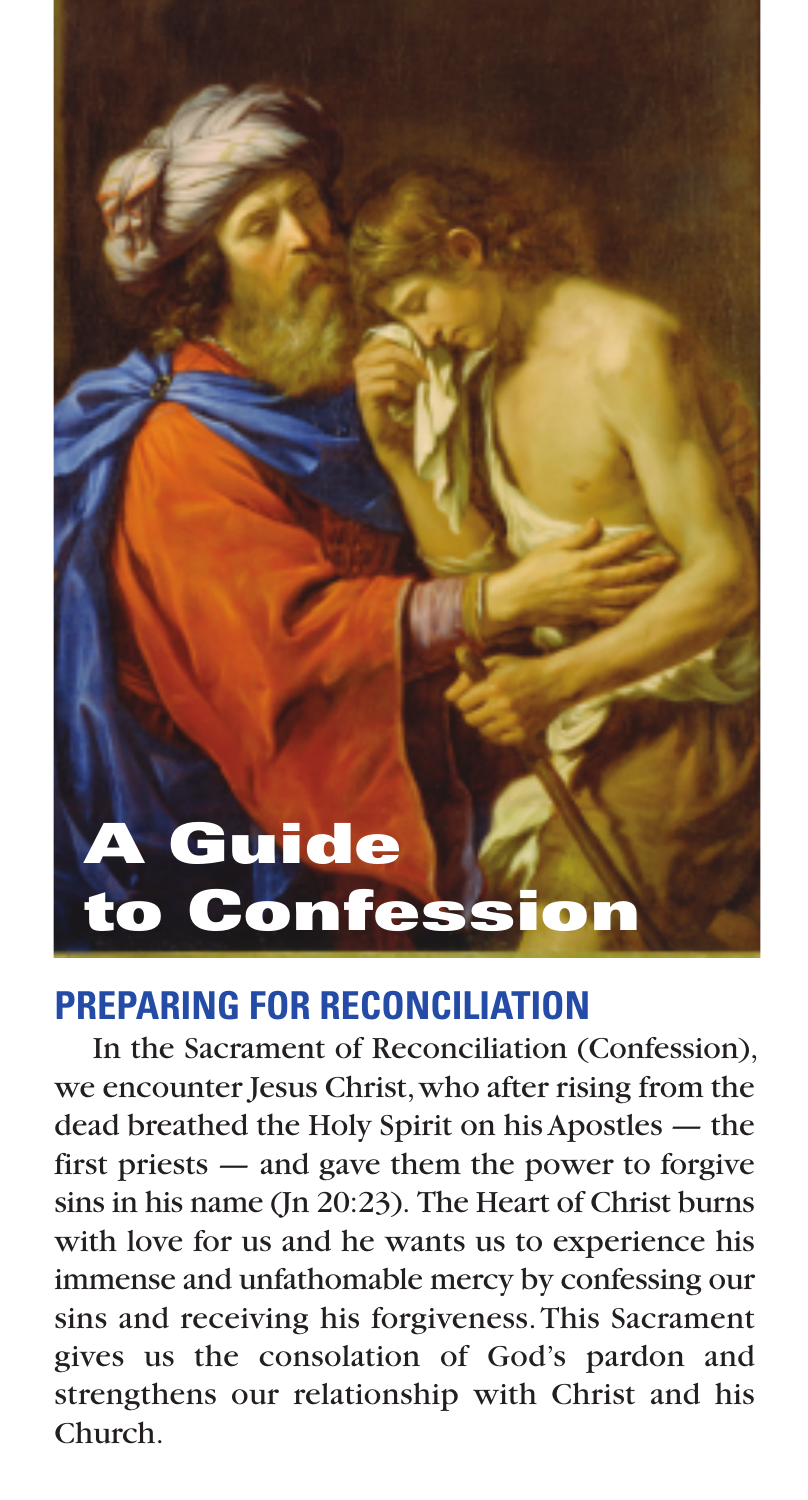## **PRAYER TO OUR LADY BEFORE CONFESSION**

*Mary, Mother of Jesus and my Mother, your Son died on a cross for me. Help me to confess my sins humbly and with trust in the mercy of God, that I may receive his pardon and peace.*

## **RECOGNIZING SIN AND GROWING IN HOLINESS**

As followers of Jesus, we need to examine our lives and recognize our sinful thoughts, words, deeds, and omissions so that we can bring them to God for forgiveness. Such an examination of conscience should be done regularly, always with trust in God's mercy and love and in the power of the Sacrament of Reconciliation.

We all sin, but we do not all acknowledge our sins. It takes honesty and courage to reflect upon our refusals of God's grace and our rejections of his law of love. Contemporary society is often blind to the reality of sin and sometimes even presents sinful behaviors or lifestyles as positive goods to be sought and desired. In his encyclical *Reconciliation and Penance* (1984), Pope John Paul II suggests that the defining sin of modern times is the"loss of the sense of sin" and reminds us of St. John's warning:"If we say we have no sin, we deceive ourselves, and the truth is not in us"  $(1 \text{ In } 1:8)$ .

**Sin** is the deliberate violation of God's law. Although sin promises illusory goods or happiness, it results in harm to the sinner, who is always the primary victim of sin.The Church teaches that there are two kinds of sin: mortal and venial. **Mortal sin** is a deliberate and free choice of something known to be seriously wrong that destroys our friendship with God and separates us from him (cf. 1 Jn  $5:16-17$ ).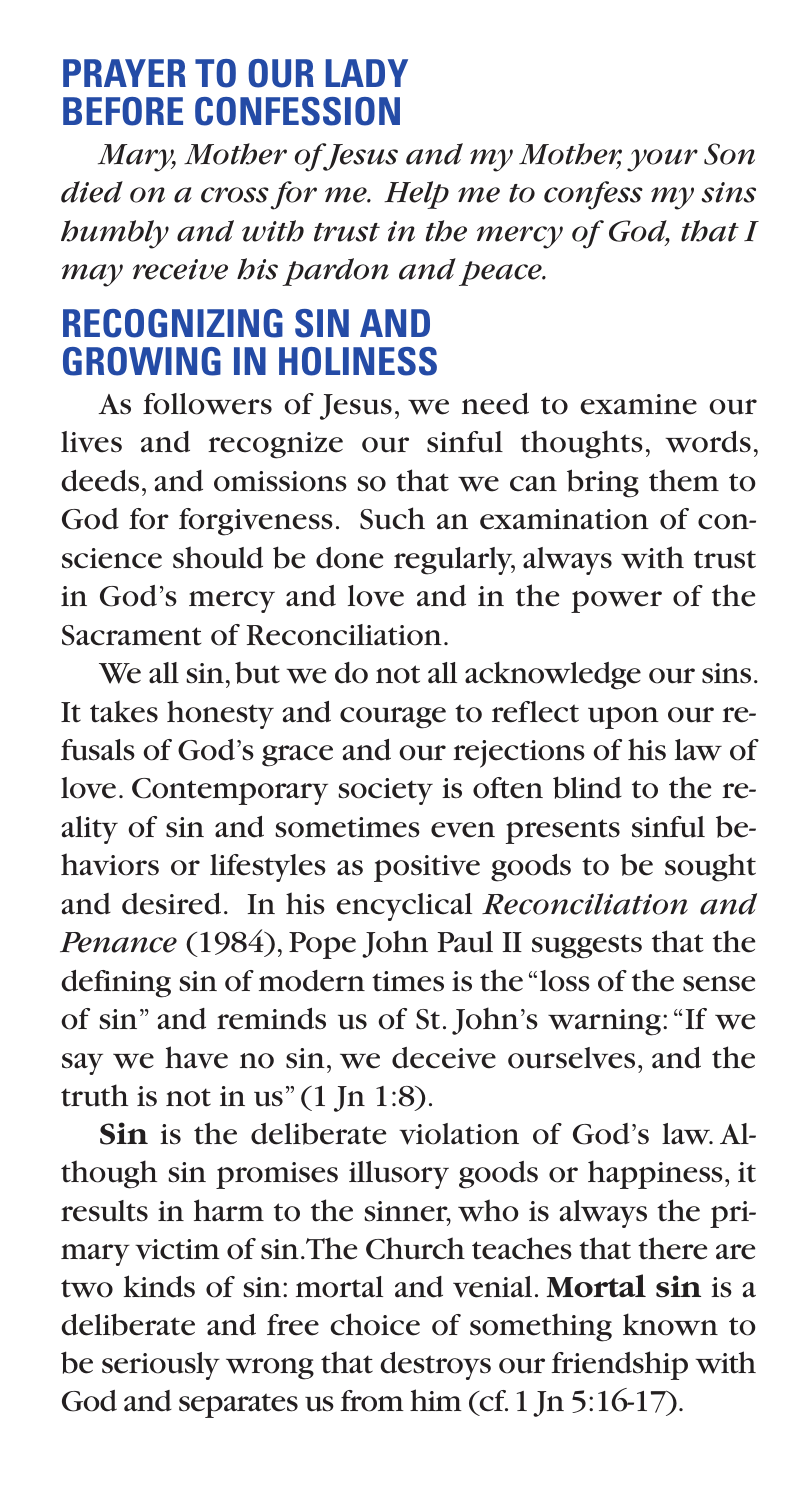All of the following three conditions must be met for a sin to be mortal:(1) it must be something serious; (2) it must be done with sufficient knowledge of its gravity;and (3) it must be done with sufficient freedom of the will. **Venial sin** is a minor offense against God's law that hurts our relationship with God but does not destroy it.

**The Sacrament of Reconciliation** is the ordinary way to have our sins forgiven. It is an encounter with the mercy of the living God, who meets us where we are in our weakness and our sins, and it powerfully deepens our psychological and spiritual growth. The source of many graces,it should be celebrated regularly and whenever the need is felt. Monthly confession is a healthy and effective means of growing closer to God and leading a balanced,Christ-centered lifestyle.

# **CONTRITION**

We need **contrition**,or sorrow for our sins,to receive the Sacrament of Reconciliation and contrition *must* include a firm purpose to amend our life and avoid the near occasions of  $sin$  — that is, the situations, persons,places, and things that lead us to sin. Sorrow for sin is very different from sadness or selfhatred.As we draw closer to God, our sense of sin and sorrow for sin become deeper, just as do our joy, peace of heart, and purity of conscience.

## **ACT OF CONTRITION**

*O my God, I am heartily sorry for having offended you, and I detest all my sins because of your just punishments, but most of all because they offend you, my God, who are all good and deserving of all my love.I firmly resolve, with the help of your grace, to sin no more and to avoid the near occasions of sin.*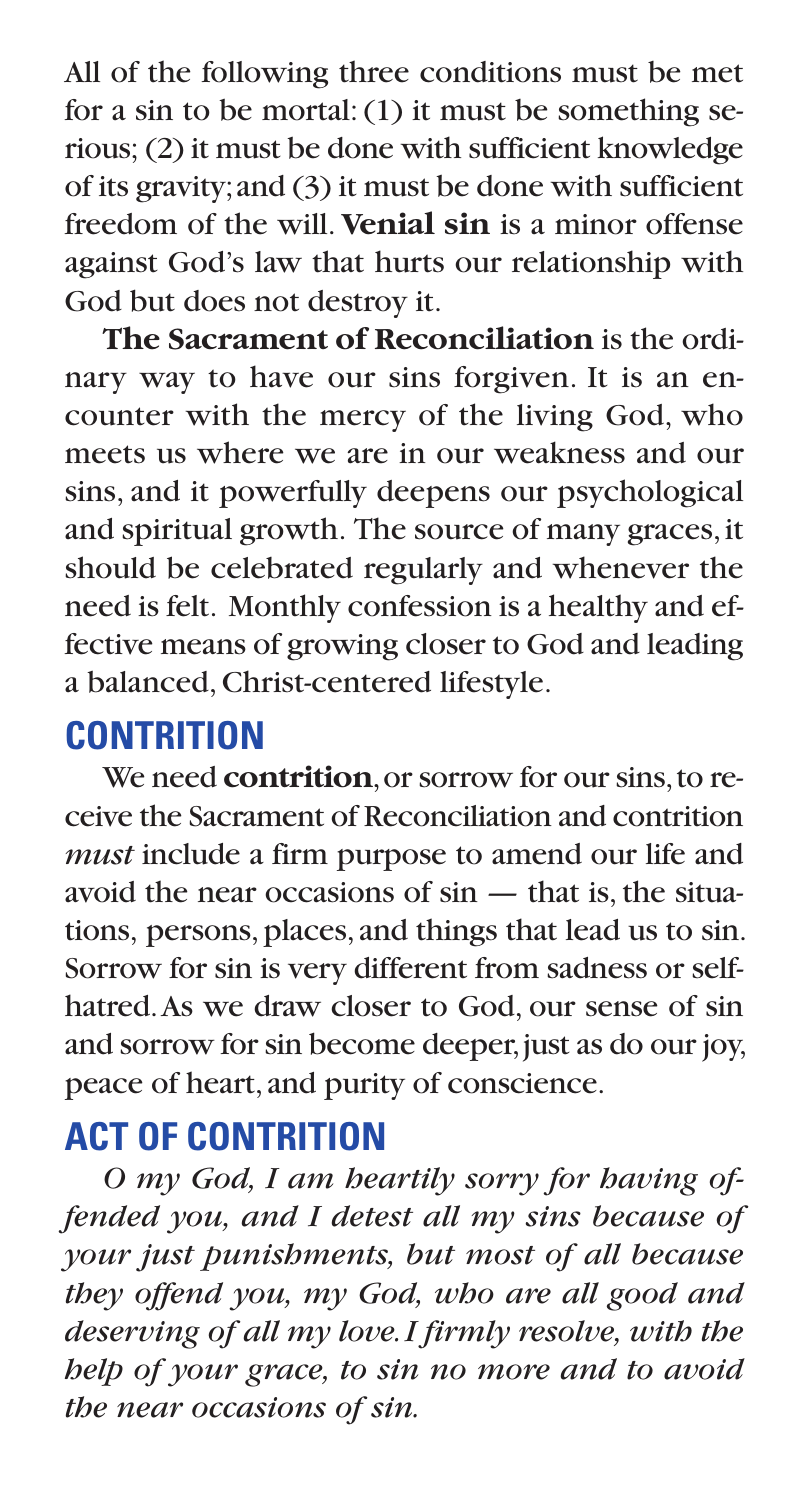# **HOW TO GO TO CONFESSION**

■ Pray to the Holy Spirit for self-knowledge and trust in the mercy of God. Examine your conscience, be truly sorry for your sins,and resolve to change your life.

■ Go to the priest and begin with **the Sign of the Cross.** Welcoming you, the priest will say:"May God, who has enlightened every heart, help you to know your sins and trust in his mercy," or similar words taken from Scripture.You answer:**"Amen."** Then say, **"Bless me, Father, for I have sinned. It has been \_\_\_\_ weeks/ months/years since my last confession."**

■ Confess your sins openly and candidly. Tell the priest of all mortal sins and the number of times each was committed, and then you may confess some of your venial sins.(Although it is not strictly necessary to confess venial sins, the Church recommends that you do.) If you do not know whether a sin is mortal or venial, ask the priest. If you have no mortal sins, confess venial sins you have committed since your last confession; you may also mention some mortal sin from your past life for which you are particularly sorry, indicating that it has already been confessed.

■ Then listen to the priest for whatever counsel he may judge appropriate. If you have any question about the faith, how to grow in holiness, or whether something is a sin, feel free to ask him. Then the priest will assign you a penance.

■ Pray the Act of Contrition when the priest tells you.

■ Listen as the priest absolves you of your sins and enjoy the fact that God has truly freed you from all your sins.If you forget to confess a mortal sin, you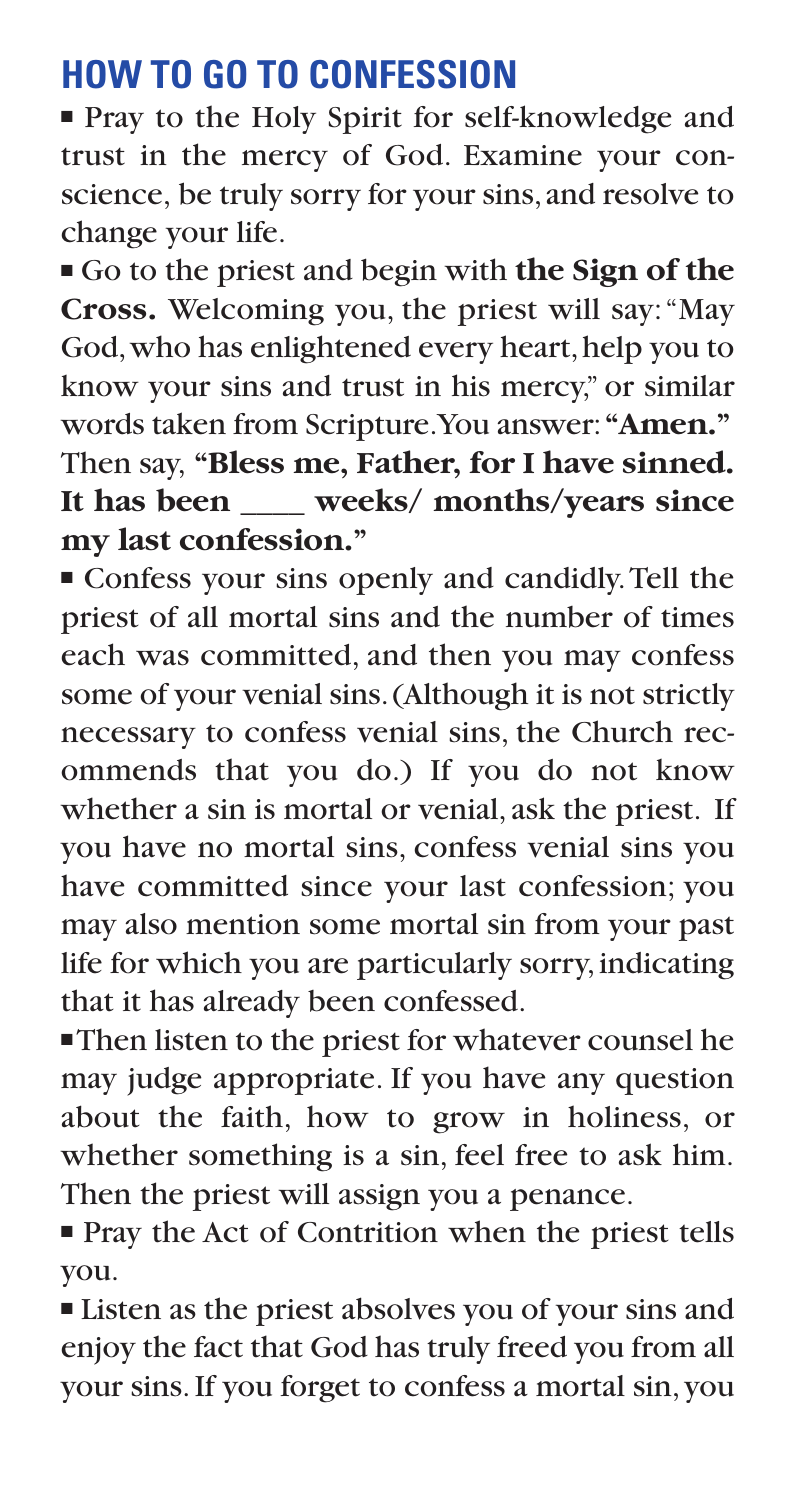are still forgiven, but must mention it the next time you go to confession.

■ Do the penance the priest assigns you.

*If you are anxious or unsure of what to do, take this guide with you or tell the priest and he will make it easier for you.*

# **AN EXAMINATION OF CONSCIENCE**

#### **1.** *I am the Lord your God. You shall not have strange gods before me.*

■ Do I seek to love God with all my heart and with all my soul and with all my strength (Dt 6:5)? Do I put anything or anyone above God? Do I pray daily? ■ Have I had any involvement with the occult,witchcraft, wicca, ouija boards, seances, tarot cards, new age crystals, fortune telling, or the like? Have I put faith in horoscopes?

- Have I received Holy Communion in the state of mortal sin?
- Have I abused the Sacrament of Penance by lying to the priest or deliberately not confessing a mortal sin?
- Have I denied a truth of the faith out of concern for the respect or opinion of others?

#### **2.** *You shall not take the name of the Lord your God in vain.*

- Have I used God's holy name irreverently?
- Have I blasphemed God, the Church, Mary, the saints, or sacred places or things?

### **3.** *Remember to keep holy the Lord's Day.*

■ Do I try to keep Sunday as a day of prayer, rest, and relaxation, avoiding unnecessary work?

■ Have I deliberately come late or left early from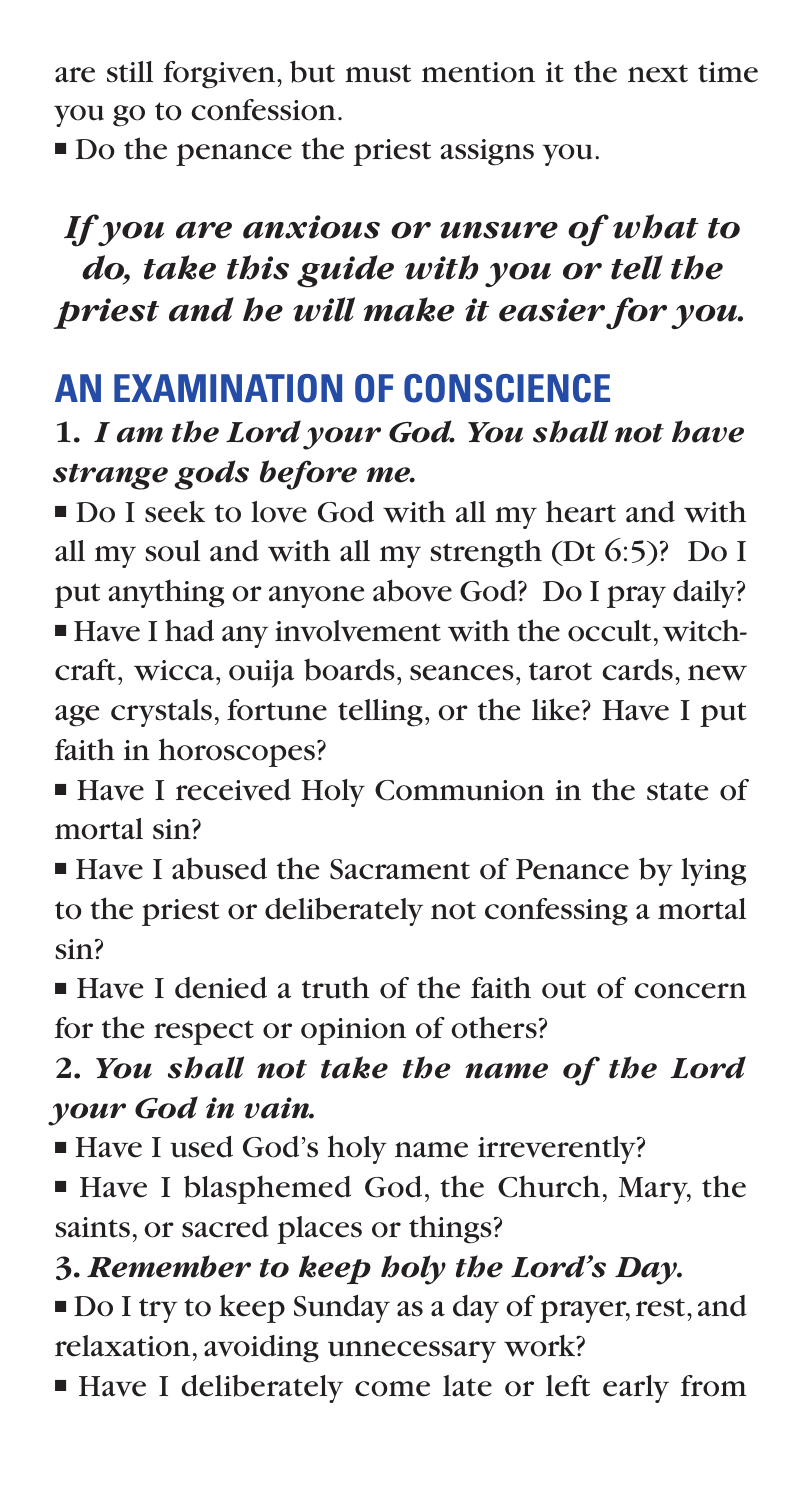Mass without a good reason?

#### **4.** *Honor your father and your mother.*

- Do I honor and respect my parents?
- Have I deliberately hurt my parents?
- Do I treat my children with love and respect?

■ Do I support and care for the well-being of all family members?

- Have I neglected family duties?
- Do I honor and obey my lawful superiors?

#### **5.** *You shall not kill.*

- Have I deliberately harmed anyone?
- Have I had an abortion or encouraged an abortion?

■ Have I attempted suicide or seriously considered it?

- Have I abused drugs or alcohol?
- Have I led anyone to sin through bad example or through direct encouragement?

#### **6.** *You shall not commit adultery. For the married*

- Am I faithful to my spouse in thought and action?
- Have I used artificial contraception,<sup>↓</sup> or been sterilized?
- Was I married outside the Church without proper permission of the Church?

*For the unmarried*

■ Have I engaged in sexual activity with anyone of either sex?

*For all*

■ Have I deliberately viewed pornographic magazines, videos or internet websites?

- Have I masturbated?
- Have I used impure language or told impure jokes?
- Do I dress modestly?

<sup>✥</sup> For information about natural family planning, a medically proven alternative to contraception, call your diocesan office and ask to speak to the director of family life issues or contact the Couple to Couple League at 513-471-2000 or www.ccli.org.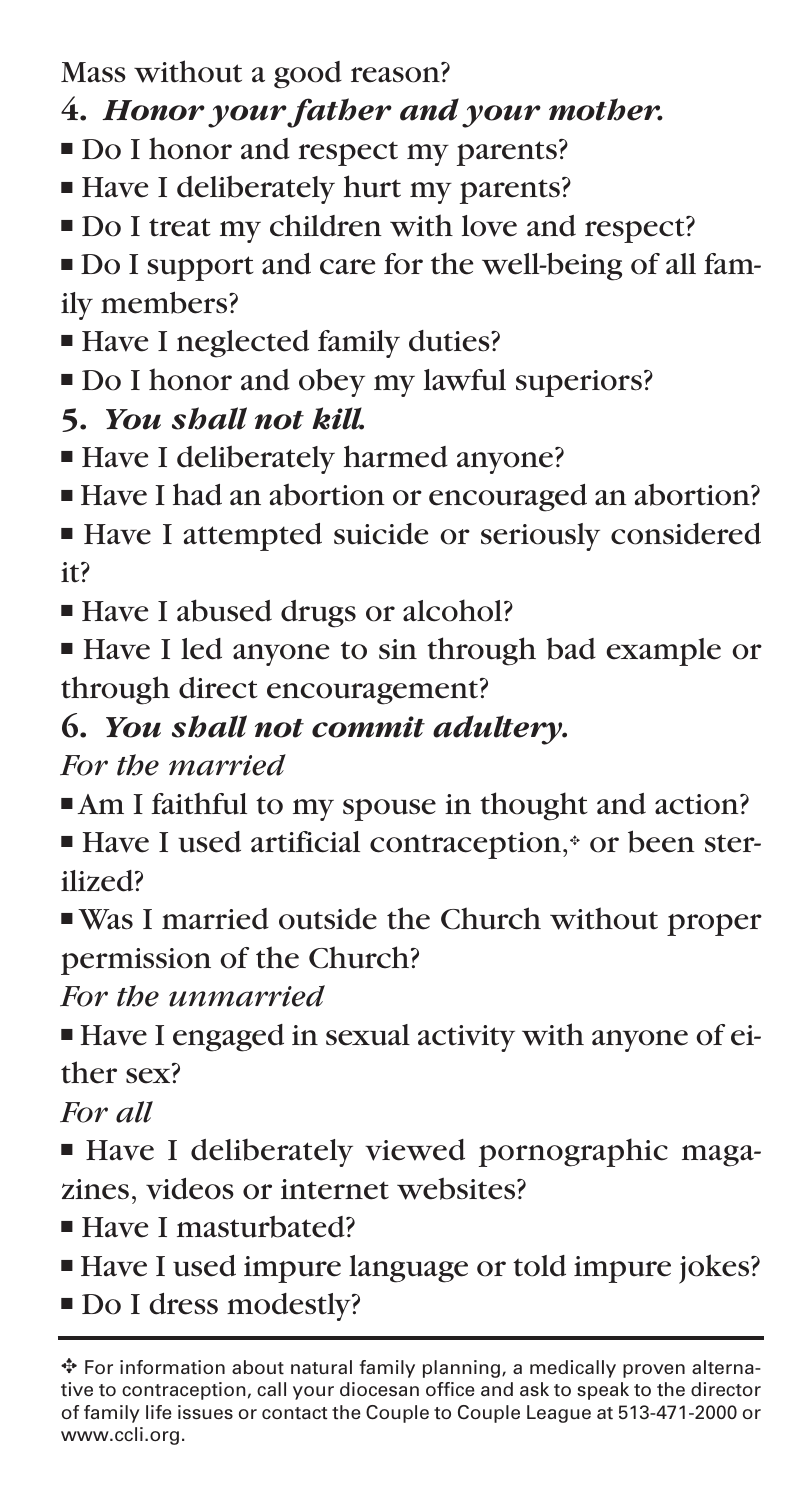#### **7.** *You shall not steal.*

- Have I stolen or accepted stolen goods?
- Have I deliberately destroyed the property of others?
- Have I cheated anyone of what I owe?
- Do I gamble excessively?
- Do I share what I have with the poor and the Church according to my means?
- Have I pirated materials: videos, music,software? **8.** *You shall not bear false witness against your neighbor.*
- Have I lied? Have I sworn falsely?
- Have I plagiarized or been academically dishonest?
- Have I gossiped? Have I revealed secrets or confidential information without good reason?
- Have I ruined the good name of others by spreading lies or maliciously revealing their faults and sins?
- **9.** *You shall not desire your neighbor's wife.*
- Have I deliberately and consciously permitted sexual thoughts about anyone besides my spouse?
- Do I guard my imagination and senses?
- Have I watched shows, plays, pictures or movies that contain impure scenes with the deliberate intention of being aroused by them? Am I responsible about what I read?

### **10.** *You shall not desire your neighbor's goods.*

■ Am I envious of the possessions, abilities, talents, beauty,or success of others?

### *You shall love your neighbor as yourself.*

■ Do I love my neighbor? Is there anyone whom I do not love or refuse to love? Have I wished harm or misfortune on anyone?